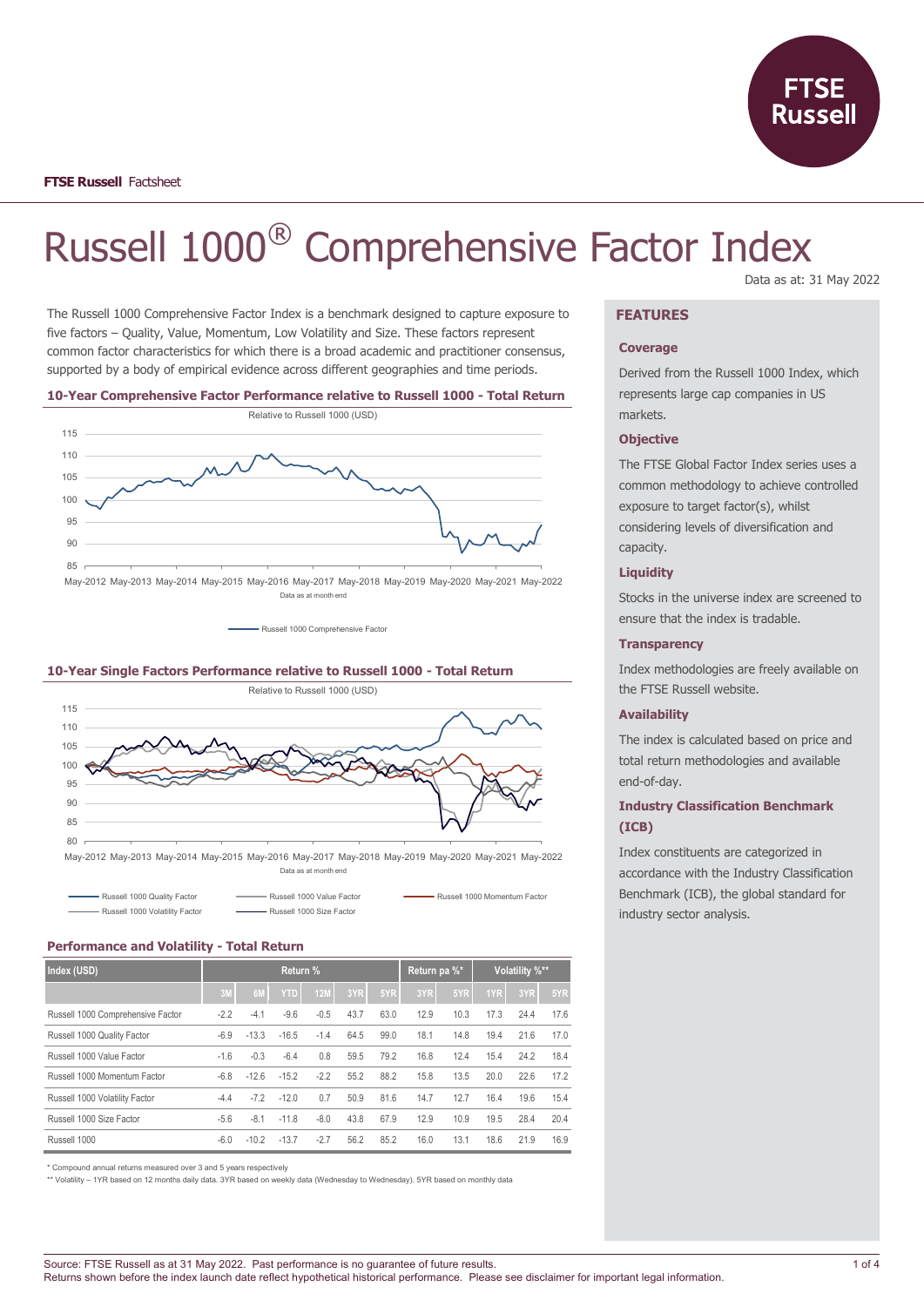## **Year-on-Year Performance - Total Return**

| Index % (USD)                        | 2012 | 2013 | 2014 | 2015   | 2016 | 2017 | 2018   | 2019 | 2020 | 2021 |
|--------------------------------------|------|------|------|--------|------|------|--------|------|------|------|
| Russell 1000 Comprehensive<br>Factor | 16.5 | 38.2 | 14.9 | 2.0    | 13.1 | 20.2 | $-8.7$ | 28.9 | 8.4  | 26.8 |
| Russell 1000 Quality Factor          | 16.1 | 31.7 | 13.3 | 2.1    | 10.7 | 28.1 | $-2.7$ | 32.2 | 26.3 | 30.2 |
| Russell 1000 Value Factor            | 18.8 | 36.4 | 12.9 | $-3.3$ | 18.7 | 19.7 | $-8.1$ | 29.8 | 7.1  | 31.7 |
| Russell 1000 Momentum Factor         | 15.4 | 33.6 | 12.7 | 2.7    | 7.9  | 22.8 | $-4.4$ | 30.9 | 24.6 | 25.2 |
| Russell 1000 Volatility Factor       | 13.3 | 29.6 | 15.9 | 3.1    | 11.6 | 20.0 | $-2.4$ | 32.2 | 13.7 | 26.9 |
| Russell 1000 Size Factor             | 19.2 | 36.6 | 11.3 | $-2.3$ | 16.0 | 18.3 | $-8.3$ | 29.0 | 16.4 | 22.8 |
| Russell 1000                         | 16.4 | 33.1 | 13.2 | 0.9    | 12.1 | 21.7 | $-4.8$ | 31.4 | 21.0 | 26.5 |

## **Return/Risk Ratio and Drawdown - Total Return**

| Index (USD)                       |        | <b>Return/Risk Ratio</b> |     |             | Drawdown (%) |         |         |             |
|-----------------------------------|--------|--------------------------|-----|-------------|--------------|---------|---------|-------------|
|                                   | 1YR    | 3YR                      | 5YR | <b>10YR</b> | 1YR          | 3YR     | 5YR     | <b>10YR</b> |
| Russell 1000 Comprehensive Factor | 0.0    | 0.4                      | 0.6 | 1.0         | $-14.6$      | $-39.9$ | $-39.9$ | $-39.9$     |
| Russell 1000 Quality Factor       | $-0.1$ | 0.7                      | 0.9 | 1.1         | $-21.9$      | $-32.1$ | $-32.1$ | $-32.1$     |
| Russell 1000 Value Factor         | 0.1    | 0.6                      | 0.7 | 1.0         | $-12.2$      | $-39.6$ | $-39.6$ | $-39.6$     |
| Russell 1000 Momentum Factor      | $-0.1$ | 0.6                      | 0.8 | 1.0         | $-21.0$      | $-34.1$ | $-34.1$ | $-34.1$     |
| Russell 1000 Volatility Factor    | 0.0    | 0.6                      | 0.8 | 1.1         | $-17.3$      | $-33.5$ | $-33.5$ | $-33.5$     |
| Russell 1000 Size Factor          | $-0.4$ | 0.4                      | 0.5 | 0.8         | $-19.8$      | $-42.3$ | $-42.3$ | $-42.3$     |
| Russell 1000                      | $-0.1$ | 0.6                      | 0.8 | 1.0         | $-18.9$      | $-34.6$ | $-34.6$ | $-34.6$     |

Return/Risk Ratio – based on compound annual returns and volatility in Performance and Volatility table Drawdown - based on daily data

## **Top 10 Constituents - Russell 1000 Comprehensive Factor**

| <b>Constituent</b>                | <b>ICB Sector</b>                     | Net MCap (USDm) | Wgt % |
|-----------------------------------|---------------------------------------|-----------------|-------|
| HP                                | Technology Hardware and Equipment     | 528.442         | 1.30  |
| Autozone                          | <b>Retailers</b>                      | 358,695         | 0.88  |
| Kroger                            | Personal Care Drug and Grocery Stores | 294.062         | 0.73  |
| <b>Hewlett Packard Enterprise</b> | Software and Computer Services        | 237,830         | 0.59  |
| Genuine Parts                     | Automobiles and Parts                 | 237,575         | 0.59  |
| Amdocs                            | Software and Computer Services        | 223,963         | 0.55  |
| Anthem                            | <b>Health Care Providers</b>          | 213.931         | 0.53  |
| Quanta Services                   | <b>Construction and Materials</b>     | 207,576         | 0.51  |
| <b>KLA Corporation</b>            | Technology Hardware and Equipment     | 205.599         | 0.51  |
| <b>Tractor Supply</b>             | <b>Retailers</b>                      | 205,112         | 0.51  |
| <b>Totals</b>                     |                                       | 2,712,785       | 6.69  |

## **INFORMATION**

## **Index Universe**

Russell 1000

**Index Launch**

28 September 2015

## **Base Date**

20 September 2013

**Base Value**

1000

## **Investability Screen**

Actual free float and liquidity screen applied to underlying

## **Index Calculation**

Index calculated real-time and end-of-day

**End-of-Day Distribution**

Via FTP and email

## **Currency**

USD, EUR, GBP, JPY, AUD, Local

## **Review Dates**

Semi-annually in June and December

## **History**

Available from June 2001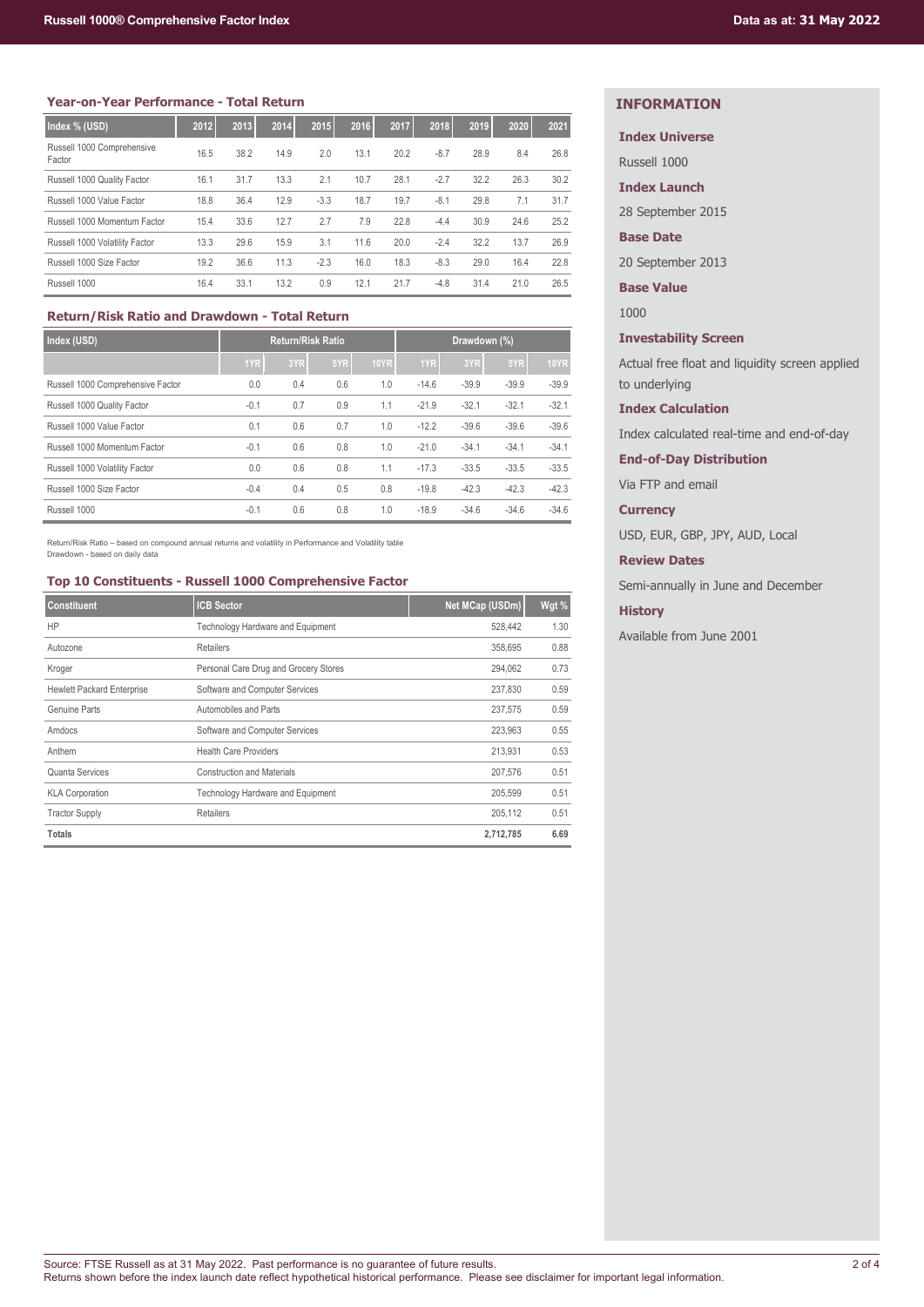## **ICB Supersector Breakdown - Russell 1000 Comprehensive Factor**

| <b>ICB Code</b> | <b>ICB Supersector</b>                | No. of Cons | Net MCap (USDm) | Wgt %  |
|-----------------|---------------------------------------|-------------|-----------------|--------|
| 1010            | Technology                            | 106         | 6,838,712       | 16.86  |
| 1510            | Telecommunications                    | 15          | 499,314         | 1.23   |
| 2010            | <b>Health Care</b>                    | 85          | 3,537,038       | 8.72   |
| 3010            | <b>Banks</b>                          | 36          | 949,468         | 2.34   |
| 3020            | <b>Financial Services</b>             | 51          | 2,547,266       | 6.28   |
| 3030            | Insurance                             | 42          | 2,917,127       | 7.19   |
| 3510            | <b>Real Estate</b>                    | 59          | 2,378,444       | 5.86   |
| 4010            | Automobiles and Parts                 | 8           | 556,154         | 1.37   |
| 4020            | <b>Consumer Products and Services</b> | 45          | 1,630,099       | 4.02   |
| 4030            | Media                                 | 18          | 668,415         | 1.65   |
| 4040            | <b>Retailers</b>                      | 34          | 2,176,410       | 5.37   |
| 4050            | <b>Travel and Leisure</b>             | 16          | 311,822         | 0.77   |
| 4510            | Food Beverage and Tobacco             | 32          | 1,508,693       | 3.72   |
| 4520            | Personal Care Drug and Grocery Stores | 15          | 1,138,670       | 2.81   |
| 5010            | <b>Construction and Materials</b>     | 25          | 1,537,942       | 3.79   |
| 5020            | <b>Industrial Goods and Services</b>  | 138         | 6,194,681       | 15.27  |
| 5510            | <b>Basic Resources</b>                | 14          | 891,517         | 2.20   |
| 5520            | Chemicals                             | 21          | 815,456         | 2.01   |
| 6010            | Energy                                | 28          | 707,001         | 1.74   |
| 6510            | <b>Utilities</b>                      | 41          | 2,752,983       | 6.79   |
| <b>Totals</b>   |                                       | 829         | 40,557,210      | 100.00 |

**Index Characteristics - Russell 1000 Comprehensive Factor**

| <b>Attributes</b>       | Russell 1000 Comprehensive Factor |
|-------------------------|-----------------------------------|
| Number of constituents  | 829                               |
| Dividend Yield %        | 1.76                              |
| Constituent (Wgt %)     |                                   |
| Average                 | 0.12                              |
| Largest                 | 1.30                              |
| Median                  | 0.08                              |
| Top 10 Holdings (Wgt %) | 6.70                              |

## **Index Characteristics - Russell 1000 Single Factors**

| <b>Attributes</b>       | <b>Russell 1000 Quality</b><br>Factor | Russell 1000 Value<br>Factor | Russell 1000<br><b>Momentum Factor</b> |
|-------------------------|---------------------------------------|------------------------------|----------------------------------------|
| Number of constituents  | 369                                   | 691                          | 572                                    |
| Dividend Yield %        | 1.20                                  | 2.10                         | 1.43                                   |
| Constituent (Wgt %)     |                                       |                              |                                        |
| Average                 | 0.27                                  | 0.14                         | 0.17                                   |
| Largest                 | 10.28                                 | 3.27                         | 8.36                                   |
| Median                  | 0.08                                  | 0.06                         | 0.06                                   |
| Top 10 Holdings (Wgt %) | 39.10                                 | 19.55                        | 31.44                                  |

| <b>Attributes</b>       | Russell 1000 Volatility Factor | Russell 1000 Size Factor |
|-------------------------|--------------------------------|--------------------------|
| Number of constituents  | 237                            | 649                      |
| Dividend Yield %        | 1.62                           | 1.59                     |
| Constituent (Wgt %)     |                                |                          |
| Average                 | 0.42                           | 0.15                     |
| Largest                 | 8.44                           | 0.69                     |
| Median                  | 0.20                           | 0.15                     |
| Top 10 Holdings (Wgt %) | 34.38                          | 4.73                     |